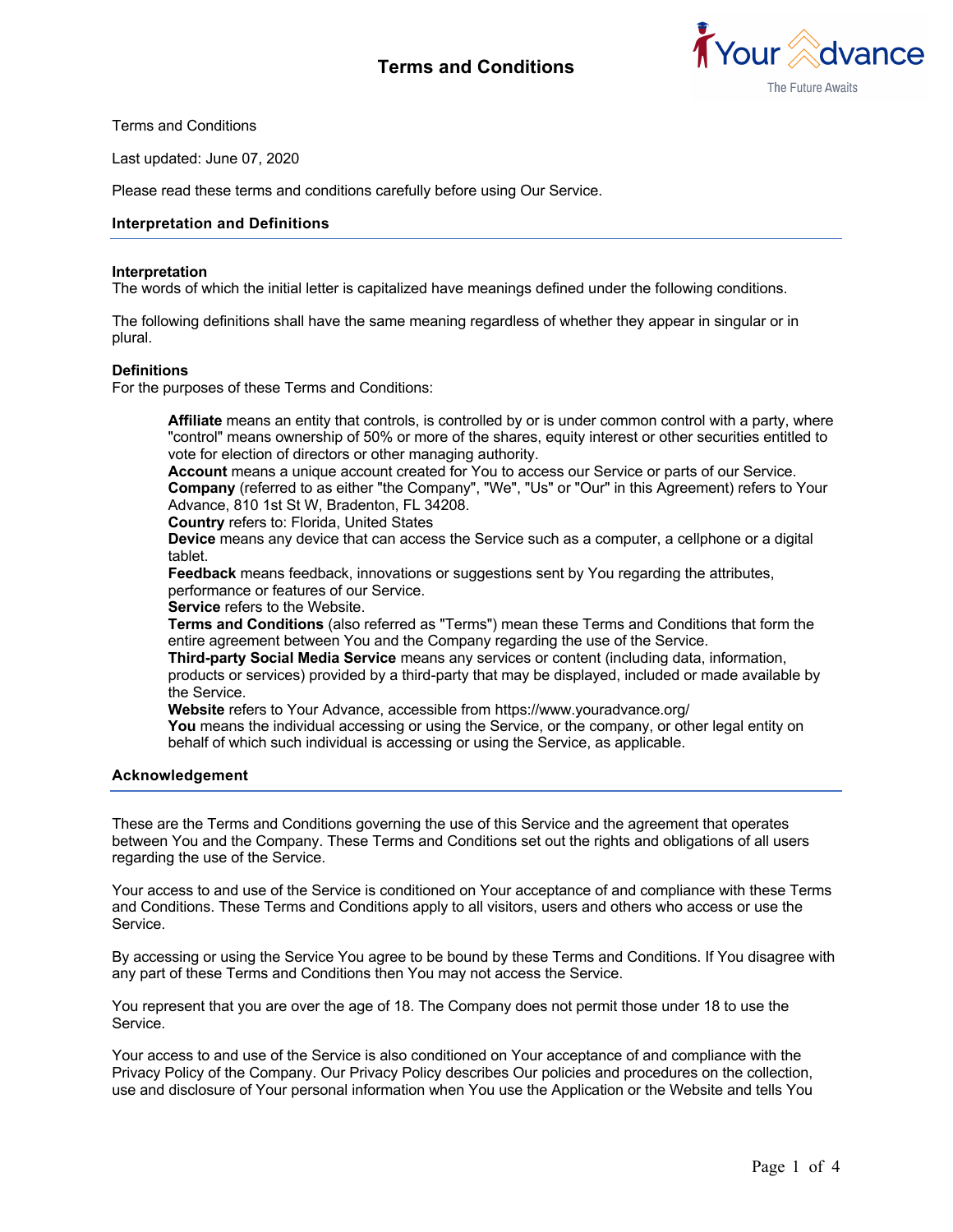# **Terms and Conditions**



about Your privacy rights and how the law protects You. Please read Our Privacy Policy carefully before using Our Service.

## **User Accounts**

When You create an account with Us, You must provide Us information that is accurate, complete, and current at all times. Failure to do so constitutes a breach of the Terms, which may result in immediate termination of Your account on Our Service.

You are responsible for safeguarding the password that You use to access the Service and for any activities or actions under Your password, whether Your password is with Our Service or a Third-Party Social Media Service.

You agree not to disclose Your password to any third party. You must notify Us immediately upon becoming aware of any breach of security or unauthorized use of Your account.

You may not use as a username the name of another person or entity or that is not lawfully available for use, a name or trademark that is subject to any rights of another person or entity other than You without appropriate authorization, or a name that is otherwise offensive, vulgar or obscene.

#### **Intellectual Property**

The Service and its original content (excluding Content provided by You or other users), features and functionality are and will remain the exclusive property of the Company and its licensors.

The Service is protected by copyright, trademark, and other laws of both the Country and foreign countries.

Our trademarks and trade dress may not be used in connection with any product or service without the prior written consent of the Company.

#### **Your Feedback to Us**

You assign all rights, title and interest in any Feedback You provide the Company. If for any reason such assignment is ineffective, You agree to grant the Company a non-exclusive, perpetual, irrevocable, royalty free, worldwide right and licence to use, reproduce, disclose, sub-licence, distribute, modify and exploit such Feedback without restriction.

#### **Links to Other Websites**

Our Service may contain links to third-party web sites or services that are not owned or controlled by the Company.

The Company has no control over, and assumes no responsibility for, the content, privacy policies, or practices of any third party web sites or services. You further acknowledge and agree that the Company shall not be responsible or liable, directly or indirectly, for any damage or loss caused or alleged to be caused by or in connection with the use of or reliance on any such content, goods or services available on or through any such web sites or services.

We strongly advise You to read the terms and conditions and privacy policies of any third-party web sites or services that You visit.

#### **Termination**

We may terminate or suspend Your Account immediately, without prior notice or liability, for any reason whatsoever, including without limitation if You breach these Terms and Conditions.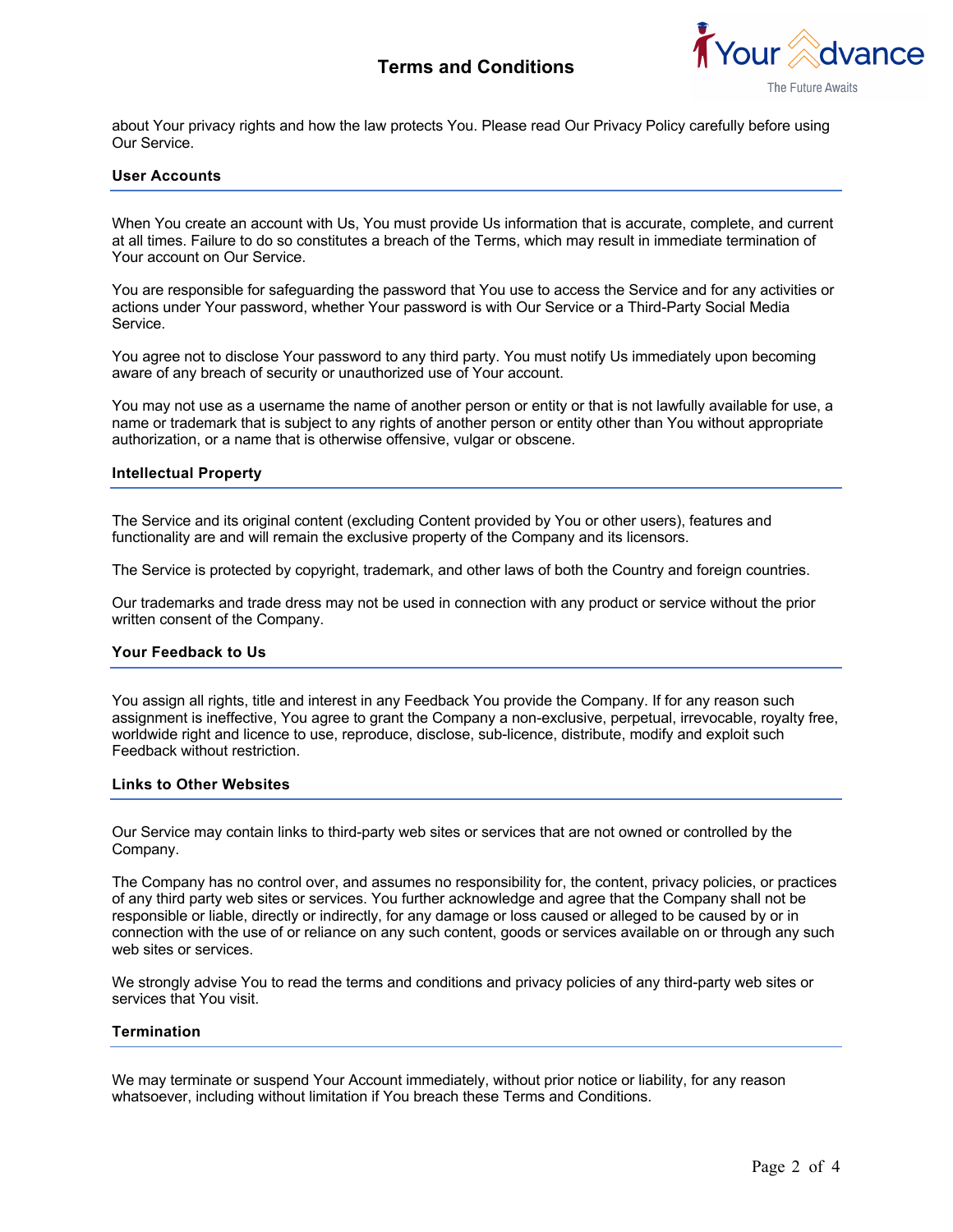# **Terms and Conditions**



Upon termination, Your right to use the Service will cease immediately. If You wish to terminate Your Account, You may simply discontinue using the Service.

## **Limitation of Liability**

Notwithstanding any damages that You might incur, the entire liability of the Company and any of its suppliers under any provision of this Terms and Your exclusive remedy for all of the foregoing shall be limited to the amount actually paid by You through the Service or 100 USD if You haven't purchased anything through the Service.

To the maximum extent permitted by applicable law, in no event shall the Company or its suppliers be liable for any special, incidental, indirect, or consequential damages whatsoever (including, but not limited to, damages for loss of profits, loss of data or other information, for business interruption, for personal injury, loss of privacy arising out of or in any way related to the use of or inability to use the Service, third-party software and/or thirdparty hardware used with the Service, or otherwise in connection with any provision of this Terms), even if the Company or any supplier has been advised of the possibility of such damages and even if the remedy fails of its essential purpose.

Some states do not allow the exclusion of implied warranties or limitation of liability for incidental or consequential damages, which means that some of the above limitations may not apply. In these states, each party's liability will be limited to the greatest extent permitted by law.

## **"AS IS" and "AS AVAILABLE" Disclaimer**

The Service is provided to You "AS IS" and "AS AVAILABLE" and with all faults and defects without warranty of any kind. To the maximum extent permitted under applicable law, the Company, on its own behalf and on behalf of its Affiliates and its and their respective licensors and service providers, expressly disclaims all warranties, whether express, implied, statutory or otherwise, with respect to the Service, including all implied warranties of merchantability, fitness for a particular purpose, title and non-infringement, and warranties that may arise out of course of dealing, course of performance, usage or trade practice. Without limitation to the foregoing, the Company provides no warranty or undertaking, and makes no representation of any kind that the Service will meet Your requirements, achieve any intended results, be compatible or work with any other software, applications, systems or services, operate without interruption, meet any performance or reliability standards or be error free or that any errors or defects can or will be corrected.

Without limiting the foregoing, neither the Company nor any of the company's provider makes any representation or warranty of any kind, express or implied: (i) as to the operation or availability of the Service, or the information, content, and materials or products included thereon; (ii) that the Service will be uninterrupted or error-free; (iii) as to the accuracy, reliability, or currency of any information or content provided through the Service; or (iv) that the Service, its servers, the content, or e-mails sent from or on behalf of the Company are free of viruses, scripts, trojan horses, worms, malware, timebombs or other harmful components.

Some jurisdictions do not allow the exclusion of certain types of warranties or limitations on applicable statutory rights of a consumer, so some or all of the above exclusions and limitations may not apply to You. But in such a case the exclusions and limitations set forth in this section shall be applied to the greatest extent enforceable under applicable law.

#### **Governing Law**

The laws of the Country, excluding its conflicts of law rules, shall govern this Terms and Your use of the Service. Your use of the Application may also be subject to other local, state, national, or international laws.

#### **Disputes Resolution**

If You have any concern or dispute about the Service, You agree to first try to resolve the dispute informally by contacting the Company.